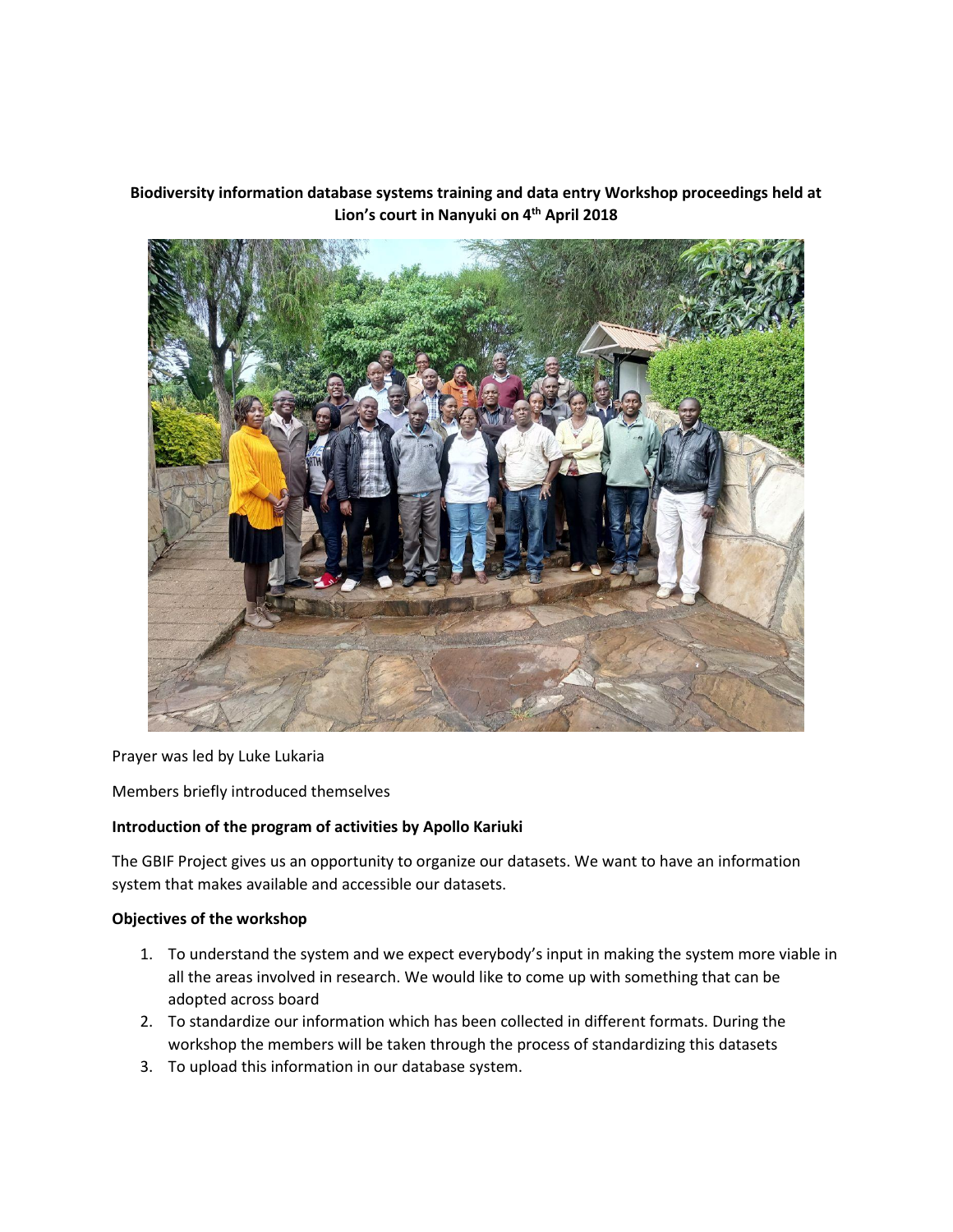#### **Workshop agenda**

Session I: Workshop objectives

Session II: Biodiversity information system

Session III: Standardizing datasets

Session IV: Uploading datasets

GBIF – enables free and open access to data

#### **Datasets identified by scientists include:**

- 1. Species checklist
- 2. Climate monitoring
- 3. Wildlife monitoring
	- aerial census
	- Waterfowl census
	- Ground census
	- Tsetse monitoring
	- Collared animal monitoring
- 4. Land use land cover monitoring
- 5. Animal mortality
- 6. Human wildlife conflict monitoring
- 7. Invasive species monitoring
- 8. Water quantity and quality monitoring (ECA, Nakuru)
- 9. Marine monitoring (SAM Project)
- 10. Visitor monitoring

## **Comments by members**

Recent development has been that the aerial census is currently not capturing all the mammals as was done in the past. Previously, the census incorporated all other mammals but in the present regime from 2016, we've reverted back to focusing on 2 or 3 species. So we need to check and see how we can monitor the population trends of these other mammals such as the eland, the wildebeest etc

We also need to capture the monitoring of carnivores in the database because their methods of monitoring are different as well as look into other species of special concern such as the roan antelope, the sable antelope.

We need to identify these problems, check the inconsistencies in the datasets and come up with recommendations

We need to focus on key conservation targets such as the special species – roan, sables, grevy's especially the ones that we already have good data on it and organize that dataset.

At any one time there is always a project going in within the organization and the day the project stops the monitoring stops. We need to handle these problem to ensure consistency of the datasets. We can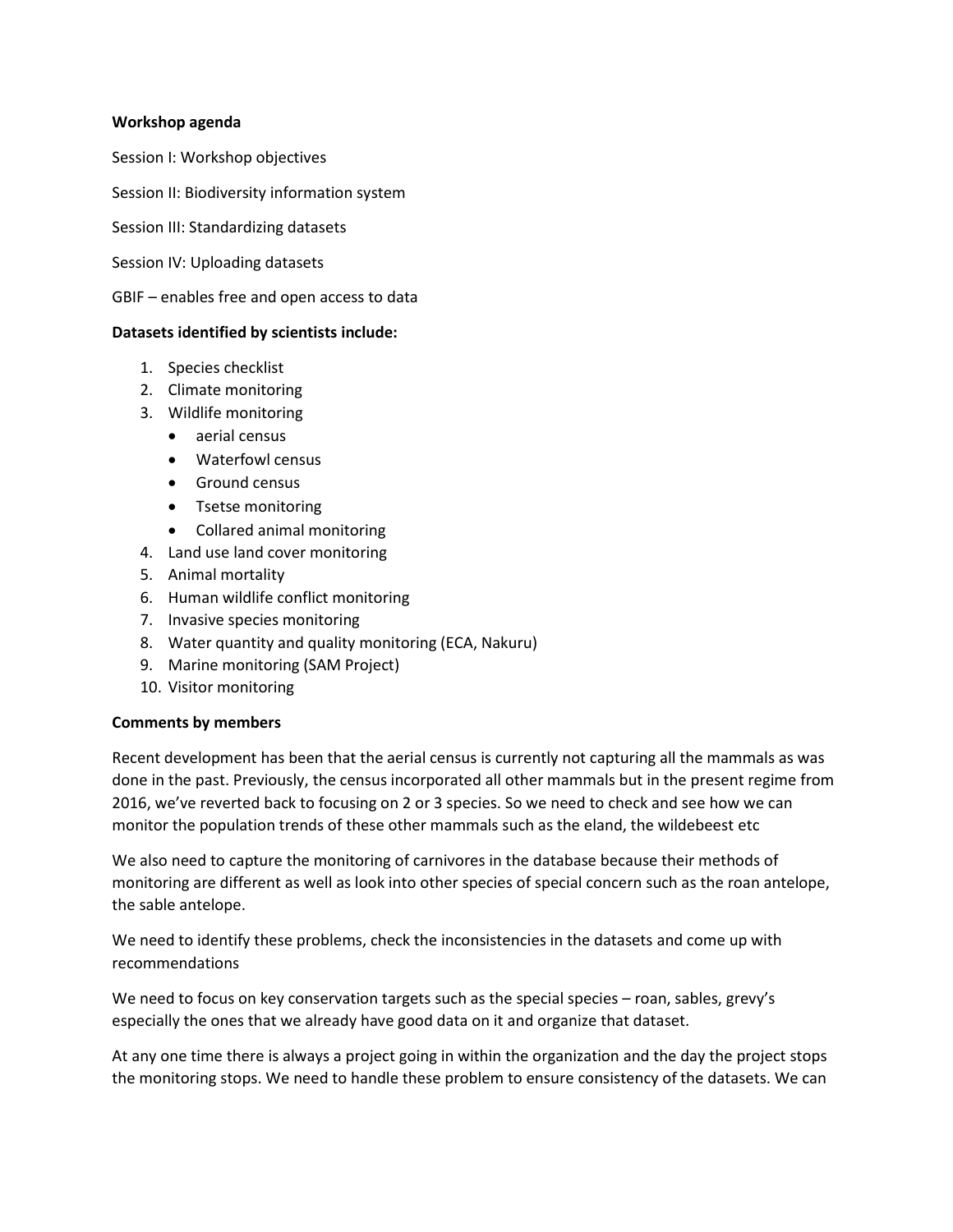always maximize on these projects and have the information readily available. With the GBIF, we need to get these datasets and have them on the database system.

## **Presentation by peter Hongo**

## **Data required by GBIF and the status on KWS Data**

What is GBIF – Global Biodiversity Information Facility, aims to make biodiversity data accessible anywhere in the world

What is KWS – mandate to conserve and manage Kenya's wildlife and its habitat

The relationship between GBIF and KWS – GBIF provides the funds for KWS to manage and make availe its datasets

## **Biodiversity datasets**

- Occurrence data describes the location in time and space
- Checklist
- Sampling events data eg. birds inventories

## **Biodiversity data standards**

Datasets from different origins adapting a similar schema

**Data quality** – involves data management, data modelling and analysis quality control, quality assurance, data storage, data presentation

**Data cleaning and validation -** Involves cleaning the data and it's a delicate process which must be carefully carried out. Fixing the errors must be carefully done

## **Examples of datasets required by the GBIF Project**

- Aerial census datasets (Amboseli-Kilimanjaro, Laikipia-Samburu, Tsavo-Mkomazi)
- **Ground census**
- Marsabit Forest Ecosystem inventories
- Mt. Kenya Forest Ecosystem inventories
- Zoology
- Kenya bird map
- Botany
- Important Bird Areas datasets

Clean datasets are required to ensure the database system is working properly

## **Comments**

The GBIF project is more localized with specific needs

We have not included data from the veterinary services

We will eventually want to include, information management, security data, visitor data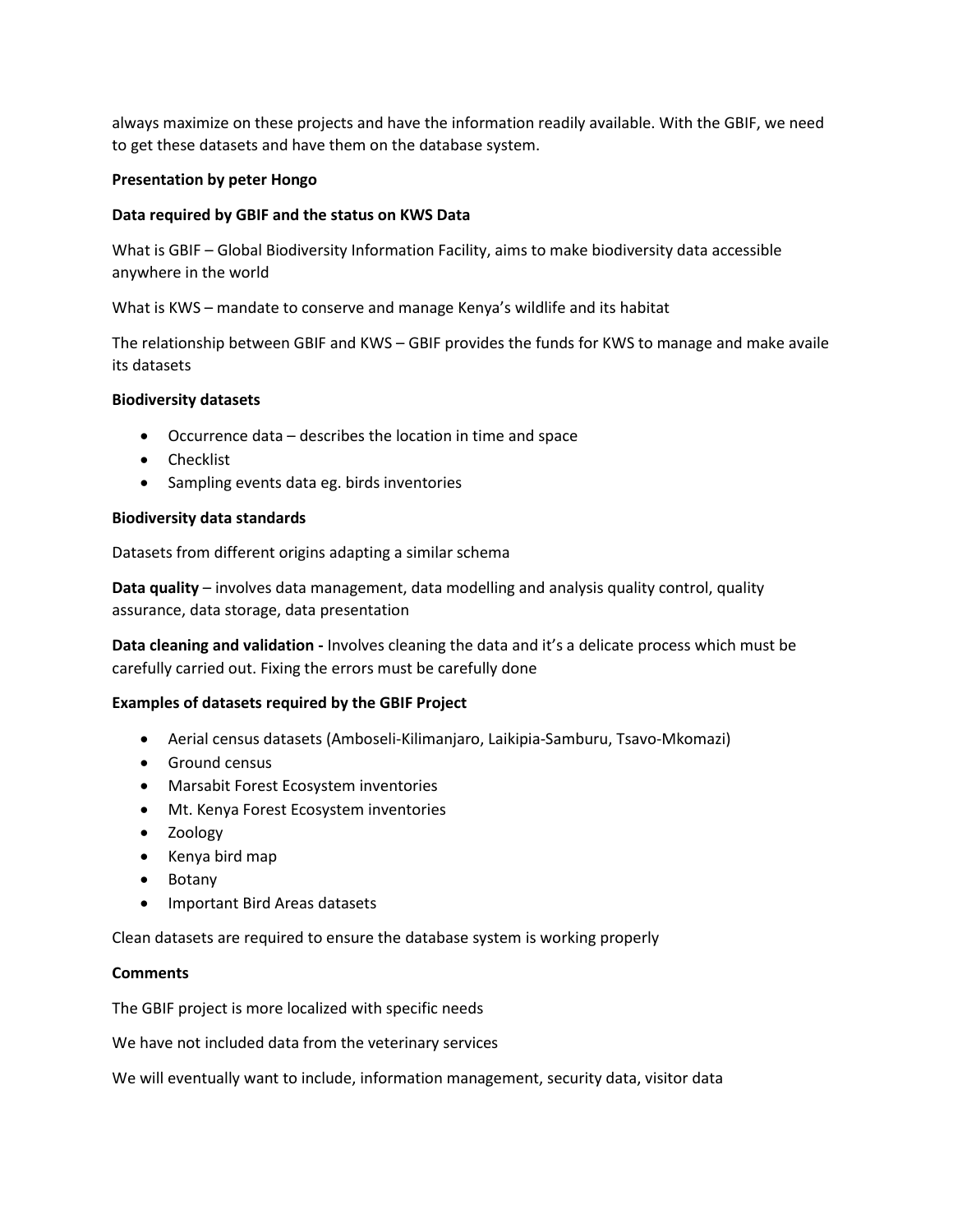The data scale- currently organizing the existing data, old data

This data if put on the GBIF Website, will be available and accessible and will be known that it is from KWS unlike someone having the data and keeping him to himself

So many people have data and they all have different formats; the GBIF Project can help us standardize these datasets into an agreeable format. – When a scientists is transferred to a different location, this database should be part of the handing over.

The objective of BHLA is similar to the GBIF project. This is then the best forum to make accessible the datasets that we have as an organization. In the near future when BHLA is mentioned will be more aware if the objectives which would then be an opportunity to be visible worldwide

#### **Presentation by Ken Otieno**

Database – collection of data put together in a particular format which helps in optimization of the data



Database system – includes the users, the hardware, the software, the data. It defines and regulates the data and the users

We are currently using a file system in the databasedrawbacks:

• Data isolation – data scattered in various files

• Duplicatio n of data – everybody has this data and it's not

helpful to someone who doesn't have it, and data redundancy

 Dependency on application programs – if the data is in a particular format such as excel, then it's not accessible to someone who doesn't have that particular program

Hardware, software, people, procedures and standards

The database is user- centered

#### **Functions of the database systems**

- 1. Stores information
- 2. Avoids redundancy and ensures data integrity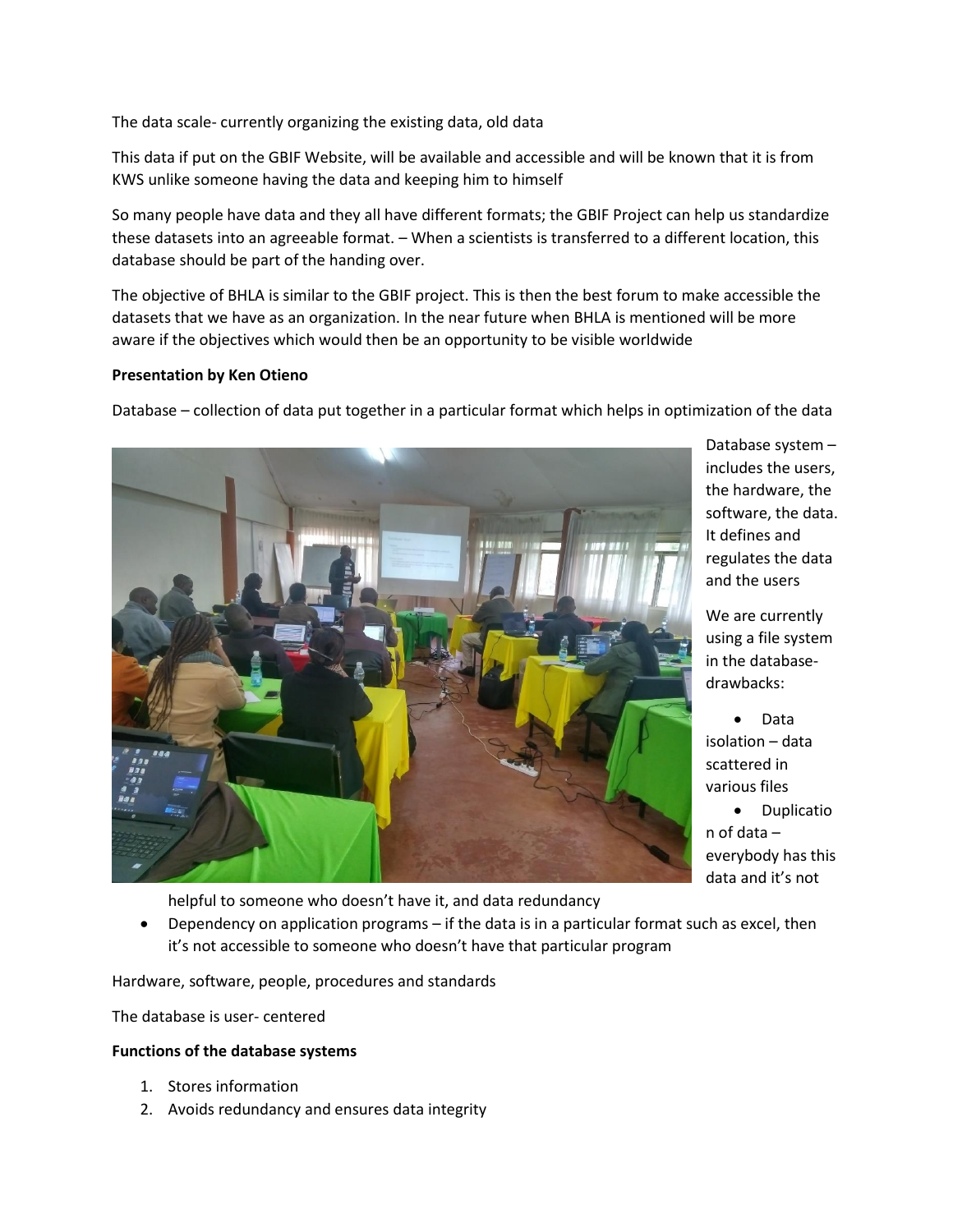- 3. It hides the complexity involved
- 4. It enforces data integrity
- 5. It implements data security in that we have access levels in the system

## **The web databased database design**

This makes everybody have access to the system

The database system (Ken explained the progress of developing through a demonstration)

## **Comments by members**

About importing data – is the system flexible to accommodate different datasets or does it require a single data format. The system has been developed based on a set standard. That means the datasets have to be reformatted to a standardized format

In census for example, we have different block formats, would that present a problem. **Ans**: the doesn't seem to be an issue

The species list should be arranged alphabetically

The county data may have other datasets that may not be useful to KWS, if you are interested in what data the county has from KNBS, that data might not available in the KWS Database. Secondary data, would be useful can be acquired and recommendations should be made and the data acquired.

The flexibility of the system, the species name is so wrong, if it is possible to classify the species in broad classes first –**ANS:** the long drop down list and we will classify the species In broad classification. Its work in progress

Importing the data, the data has to be copied in a particular folder and with a suggestion that the system has an option of browsing to a particular folder where the data is stored – **ANS:** as it is, there is an option to browse to the system. Once the system is hosted online, it is possible to do that.

The base map; we requested the availability of a base map showing the imagery of the almost the whole country. This would make it possible to overlay the datasets on the particular regions where they are found. **ANS:** Possible and will be done

Is the database privileges of accessing the deleting option – how does it work? It can be very dangerous because the decision is left to one person's privileges and permissions. **ANS:** if someone has no rights to delete then they cannot access that part. The system has logs of who did what in the system. The database has automatic backups and we can set the backups in a different system

## **Presentation by Peter Maina**

He took the members through a data standardization template.

## **Comments by members**

The collared animal monitoring –are we able to get the data in an excel format? **ANS:** The datasets depends on the institutions managing the collared data. Eg. IFAW Gives full access to the data which can be downloaded in excel. Institutions like STE don't give access or give access to limited data.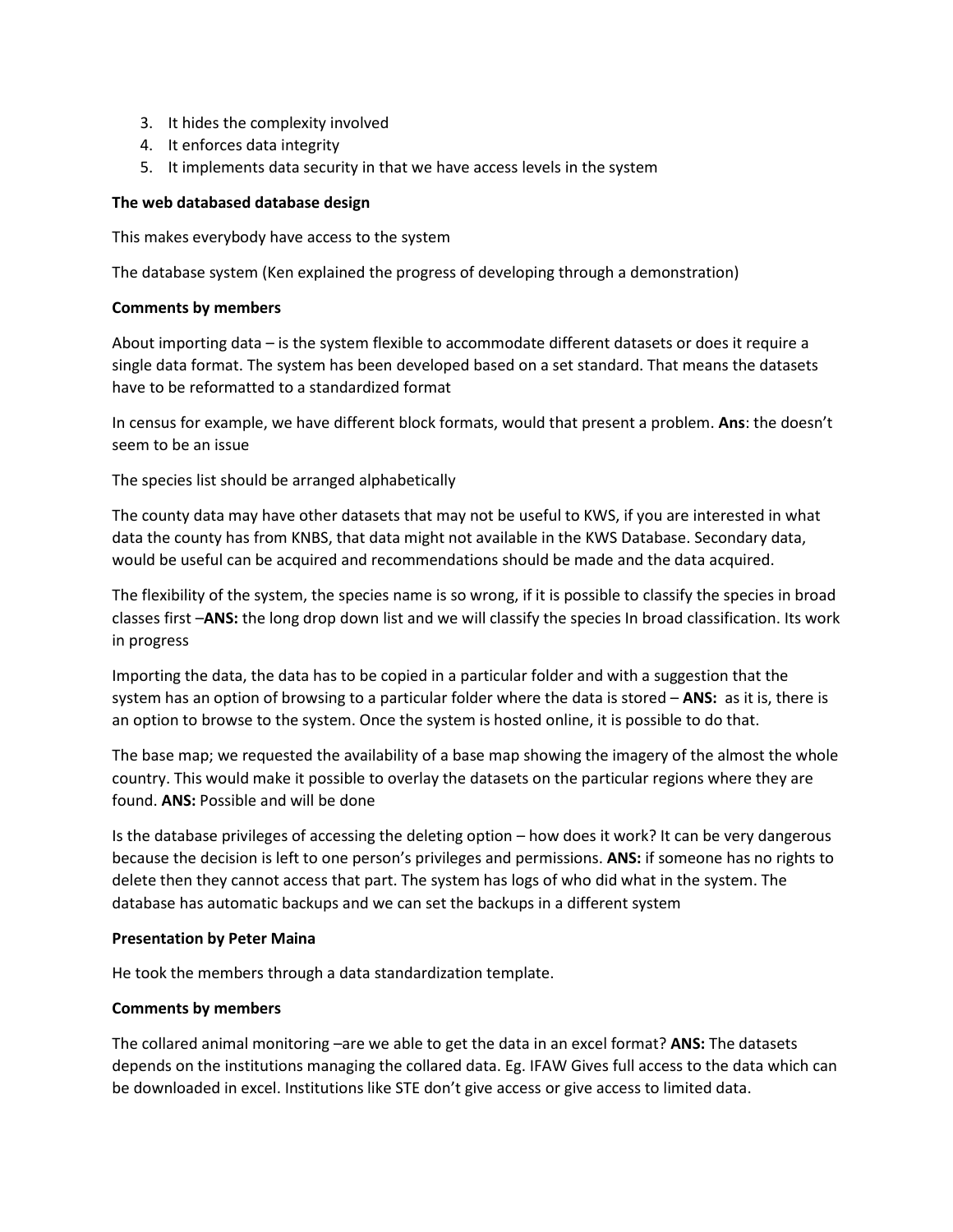Coliform needs to be accessed in the lab – if it is not captured when the rest are being done then it can be left out in the database

Land use land cover change classification classes – It's safer to use a classification body that has authority and one which deals with classification of land use land cover. National regional and site specific areas. DRSRS has published the classification classes they use

Checklist – we need to add species, genus, family, order, class and common name – (in that order) the scientific name can be retained

Aerial survey data, - in ground census, the blocks need to be defined. In aerial survey data, blocks do not make much sense in analysis, they are meant to help in navigation and data collection. The PA and CA are more relevant datasets. The blocks change every census and analysis is done according to PAs, CAs, dispersal areas. The blocks should therefore be removed in aerial census or left blank. It could be captured in the metadata.

#### **Data cleaning exercise during the workshop**

Lake Nakuru National Park – Timothy, Maina, Ndambuki, Kuloba, Jeniffer, Becky

Marsabit - Jackline, Makau, Joseph, Kimitai, Lala, Anastasia

Mt. Kenya – Faith, Kanyi, Mathenge, Ken Opiti

Aerial Census – Hongo, Maina, Jackuiline Bernard, Wasike, Grace



Final session – recap and progress

Let's think of a catchy name for the database system

Mathenge will follow up with NMK for the rest of the data for Mt. Kenya ecosystems especially records of invertebrates

Hongo to sort out the Marsabit ecosystem dataset